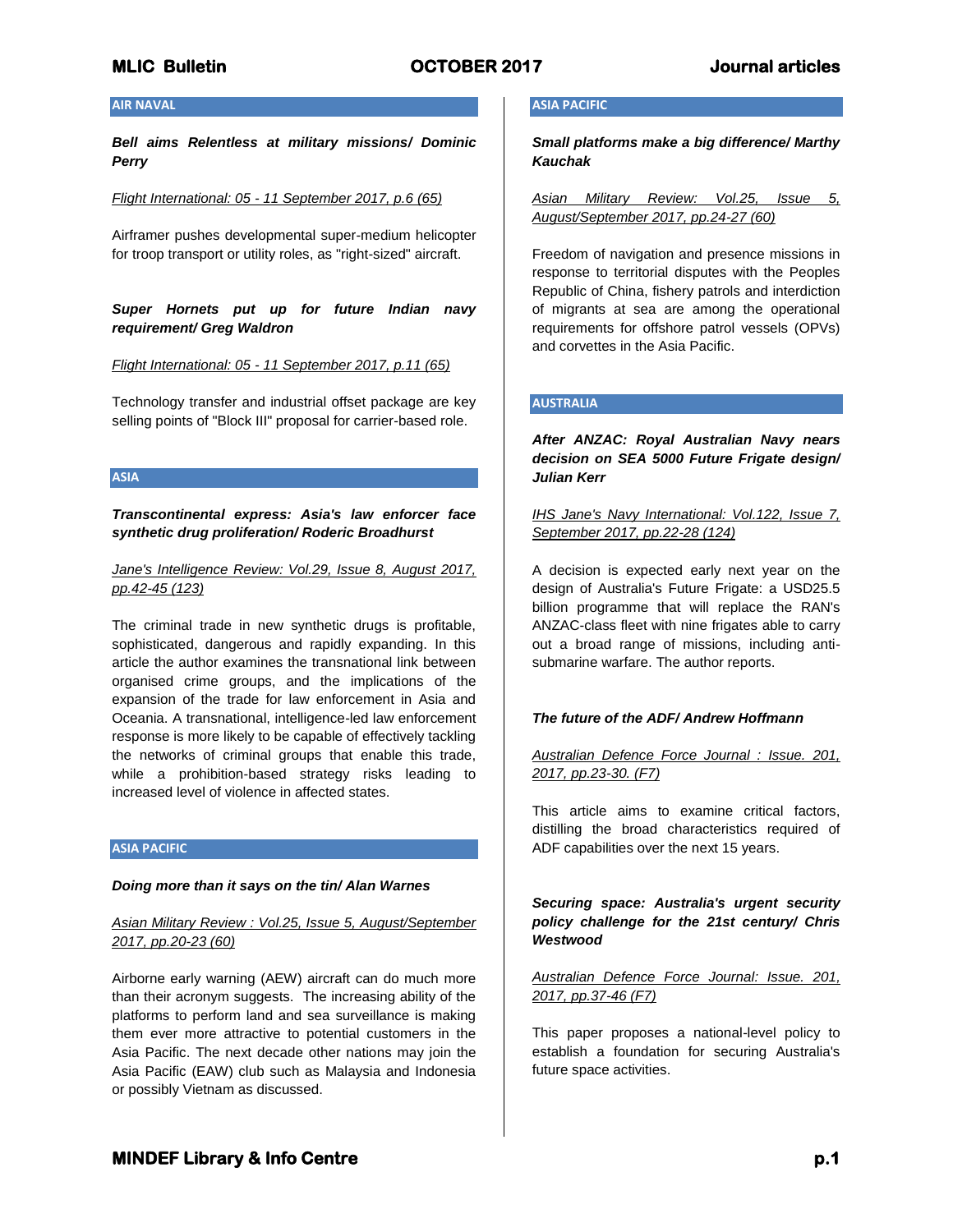# **AUSTRALIA**

*Thoughts on joint professional military education/ James Goldrick*

*Australian Defence Force Journal : Issue. 201, 2017, pp.81-86 (F7)*

This article focus relates principally to personal development in areas specifically related to the military profession.

#### **CAMBODIA**

#### *Laos-Cambodia conflict a remote possibility*

*Asia Monitor South East Asia Vol.1 : Vol.28, Issue 10, October 2017 , p..9 (49)*

BMI view tensions between the two neighbouring countries could flare up again.

# **CHINA**

#### *David versus goliath/ Justin Bronk*

## *Asian Military Review : Vol.25, Issue 5, August/September 2017, pp.32-34 (60)*

The republic of China air force (ROCAF) as part of country's armed forces, faces a nearly impossible primary mission on paper, to defend the airspace of Taiwan from the might of the people's liberation army air force.

#### *China prepares to update military export controls/ Jon Grevatt*

## *IHS Jane's Defence Weekly: Vol.54, Issue 33, 16 August 2017, p.22 (122)*

China is to revise its export controls for nuclear, biological, chemical, military and dual-use goods and services. Strategic exports cannot be adequately controlled through existing legislation. Moreover, the legislation introduces the concept of an embargo, which in theory would allow the Chinese government to impose a blanket ban on exports of specific countries.

# **CHINA**

*Near and far: China's People Liberation Army Navy (PLAN) maintains global presence despite operational pressures/ Ridzwan Rahmat and Dr. Lee Willett*

*IHS Jane's Navy International: Vol.122, Issue 7, September 2017, pp.10-11 (124)*

PLAN is playing a major role amid increasing Asia-Pacific naval activity, while maintaining a presence in the Indian Ocean Region and West of Suez. The authors discuss how recent deployments demonstrate its ability to sustain a global presence.

#### **CYBER**

#### *Road to cyber-security/ Mike Gillespie*

*Professional Security : Vol, 27/9, September 2017, p.60 (91)*

The article highlights "maybe we need to talk about safety rather than security?" It discusses risk of life, what's possible and built in systems.

# *Affordable and effective cybersecurity/ Walt Yates*

*Marine Corps Gazette : Vol.101, No.9, September 2017, pp.9-12 (71)*

The article is a proposal for marine corps systems and networks. The marine corps information systems and networks is an issue of great importance and concern to the senior leadership of the corps. It is treated as a 'wicked problem.

# *Marine corps CIO and cybersecurity/ Ray A Letteer*

*Marine Corps Gazette : Vol.101, No.9, September 2017, pp.13-17 (71)*

The article discusses operationalizing risk management to protect the C2 environment and improve effectiveness.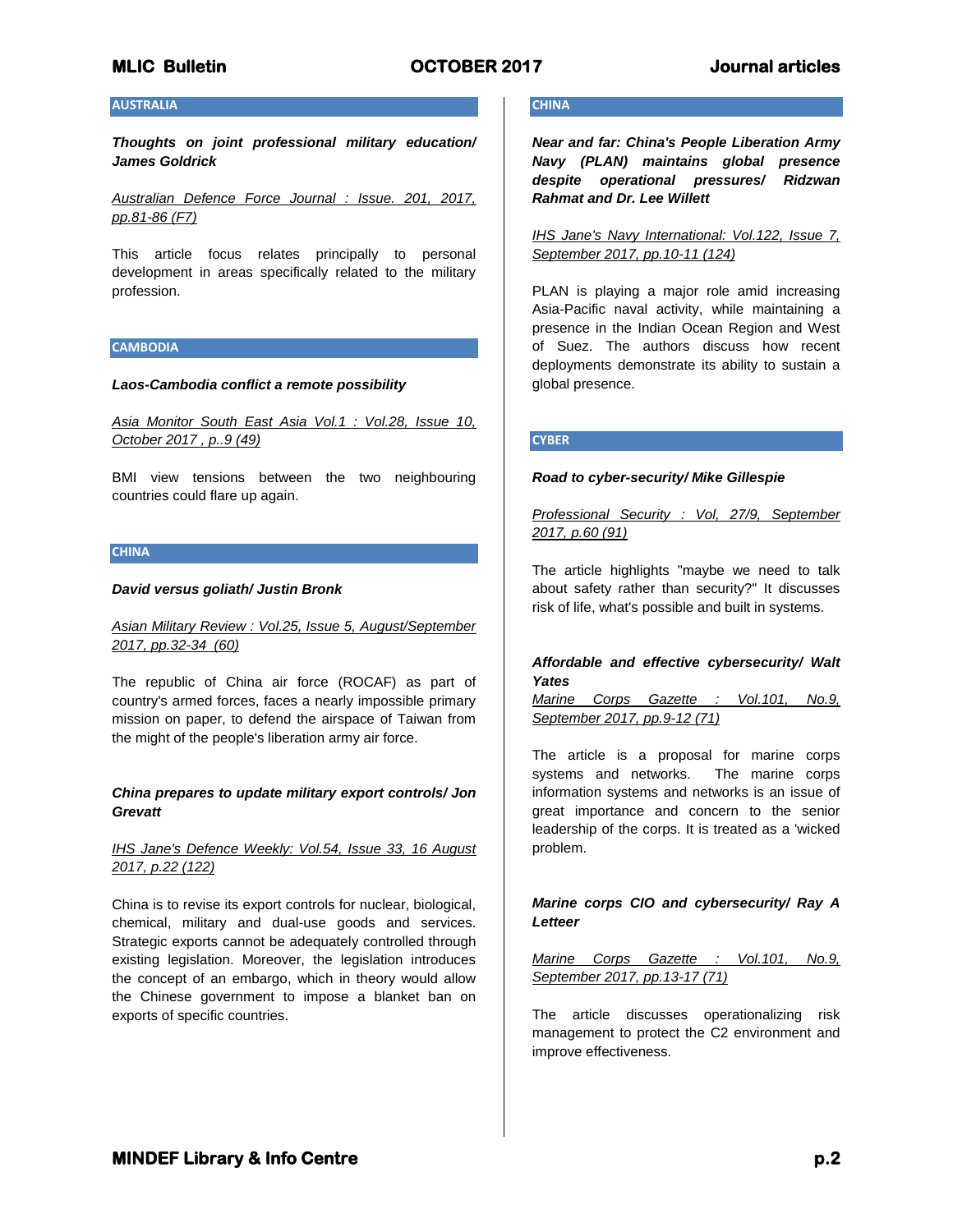#### **CYBER**

*Cyberspace operations and electronic warfare convergence (part III)/ Brian Russell*

*Marine Corps Gazette : Vol.101, No.9, September 2017, pp.67-71 (71)*

Current research and development efforts show capabilities are technically possible today. Service cultural resistance to adopt new technology for an emerging domain and a fractured acquisition process.

#### *Internet war zone/ Anthony Tucker-Jones*

#### *Intersec: September 2017, pp.26-28 (69)*

Talks to managing director airbus cybersecurity, UK about the mounting cyber threats to NATO.

### *Cyber test and evaluation in a maritime context/ Luke Boswell*

## *Australian Defence Force Journal : Issue. 202, 2017, pp.9- 16. (F7)*

This article outlines the significance of the effective management of cyber particularly for the RAN developing an argument for cyber as a key component of operational testing and evaluation.

# *Developing cyber-security policies that penetrate Australian defence acquisitions/ Craig Sweetman*

# *Australian Defence Force Journal : Issue. 202, 2017, pp.17-26. (F7)*

This article examines how Australian defence acquisition policies can adapt mainly using US department of defense experiences to deal more effectively and systematically with cyber resilience.

*One step forward, two steps back : cyberbullying within social networking sites/ Jordana N Navarro*

#### *Security Journal : Vol 30, No 3, 2017, pp. 844-858 (48)*

This study addressed that gap by utilizing RAT (Routine Activities Theory) to frame cyberbullying within SNS (Social Networking Sites) and determined several factors impacted the risk of experiencing cyberbullying within the environment.

## **CYBER**

*The projection and measurement of cyberpower/ Adrian Venables*

*Security Journal : Vol 30, No 3, 2017, pp.1000- 1011 (48)*

This article builds on previous work defining the properties of cyberspace in terms of vertical layers which when combined with a representation of distance presents a three dimensional model.

#### *The cyber pearl harbor/ James J Wirtz*

*Intelligence and National Security: Vol.32, No.6, October 2017, pp.758-767 (99)*

This article highlights the fact that to be significant a cyber surprise attack will not occur in a political vacuum.

#### *Hidden spectrum/ Tamir Eshel*

*Asian Defence Technology : Vol.24, September 2017, pp.6-10 (130)*

Cyber and electronic warfare developments are challenging tactical forces.

# *Hack the navy : how cyberattacks can affect naval operations/ Norman Friedman*

# *Naval Forces: Vol.XXXVIII, No.I, 2017, pp.54-56 (41)*

Maritime cyber attacks are no longer the stuff of science fiction. For several years within and outside the US navy have called for even greater attention to addressing threats to cyberspace.

# **MINDEF Library & Info Centre** *p.3* **p.3**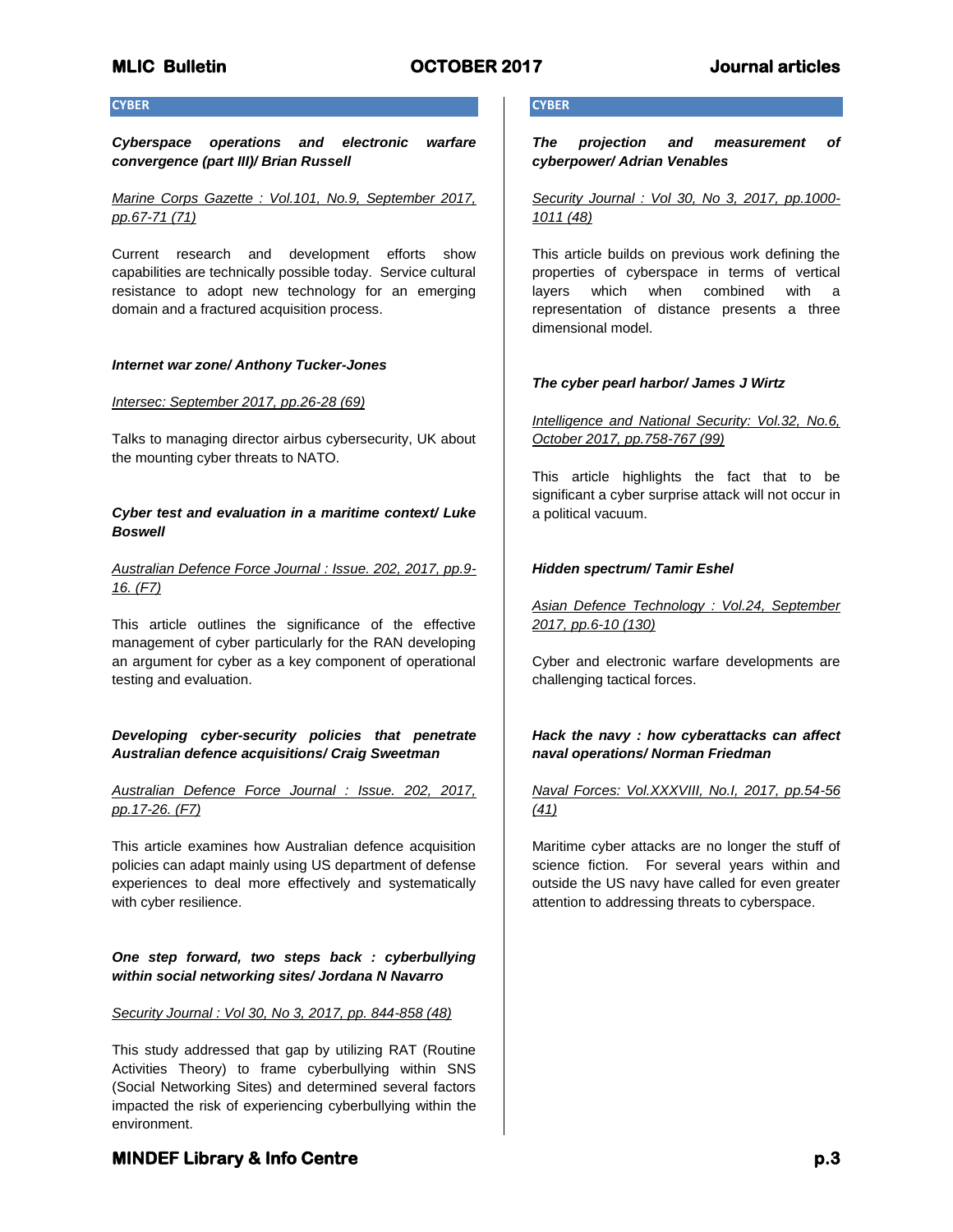#### **CYBER**

*Nuclear deterrence and cyber warfare : coexistence or competition?/ Stephen J Cimbala*

*Defense & Security Analysis : Vol.33, Issue. 3, 2017, pp.193-208 (94)*

In the discussion the broader theoretical implications of the nuclear-cyber nexus for students of national security policy and warfare are first examined. Second how missile defenses posing cyber challenges of their own might complicate US-Russian political relations and nuclear arms reductions are considered.

### **DISASTER**

*Emotions and beliefs after a disaster : a comparative analysis of Haiti and Indonesia/ Erin O'Connell*

*Disasters: Vol.41 No.4, October 2017, pp.803-827 (23)*

The research highlights the need for contextualised investigation of needs prior to aid programmes and interventions rather than implementing standardised models in different disaster affected locales.

#### **EUROPE**

*High frontiers: Maritime ballistic missile defence (BMD) developments in Europe/ Richard Scot*

*IHS Jane's Navy International: Vol.122, Issue 7, September 2017, p.12-20 (124)*

European navies are viewing their respective maritime ballistic missile defence requirements through a number of different prisms. The author reports.

#### **INDIA**

*India withdraws troops from disputed border areas/ Gabriel Dominguez*

*IHS Jane's Defence Weekly: Vol.54, Issue 36, 6 September 2017, p.22 (122)*

In this article, China's Ministry of Foreign Affairs stated India's troops withdrawal from the Doklam tri-junction. The move ended a two month long military standoff in the region.

#### **INDO-ASIA PASIFIC**

*The Indo-Asia pacific and the multi-domain battle concept/ Robert B Brown*

*Military Review : September/October 2017, pp. 14-20 (81)*

This article presents three topics to illustrate how they are thinking about the implementation of the multi-domain battle concept in the pacific command area of responsibility. It briefly discusses the strategic situation in the Indo-Asia Pacific.

# **INDONESIA**

# *Indonesian Army establishes new reserve division/ Rizwan Rahmat*

*IHS Jane's Defence Weekly: Vol.54, Issue 36, 6 September 2017, p.22 (122)*

The Indonesian Army's KOSTRAD is putting together a new rapid strike composite division consisting of 1,200 personnel, called Cakra Battalion. It will be based in Lebak, on the island of Java.

*Indonesia, Russia sign Su-35 'Flanker-E' countertrade deal/ Jon Grevatt*

## *IHS Jane's Defence Weekly: Vol.54, Issue 33, 16 August 2017, p.23 (122)*

Indonesia and Russia have signed an agreement to facilitate countertrade deals in support of Jakarta's pending contract to procure Sukhoi Su-35 'Flanker-E' multirole combat aircraft. Reports have indicated that Indonesia might conclude a deal to procure the SU-35s before the end of 2017.

# **MINDEF Library & Info Centre** *p.4* $p.4$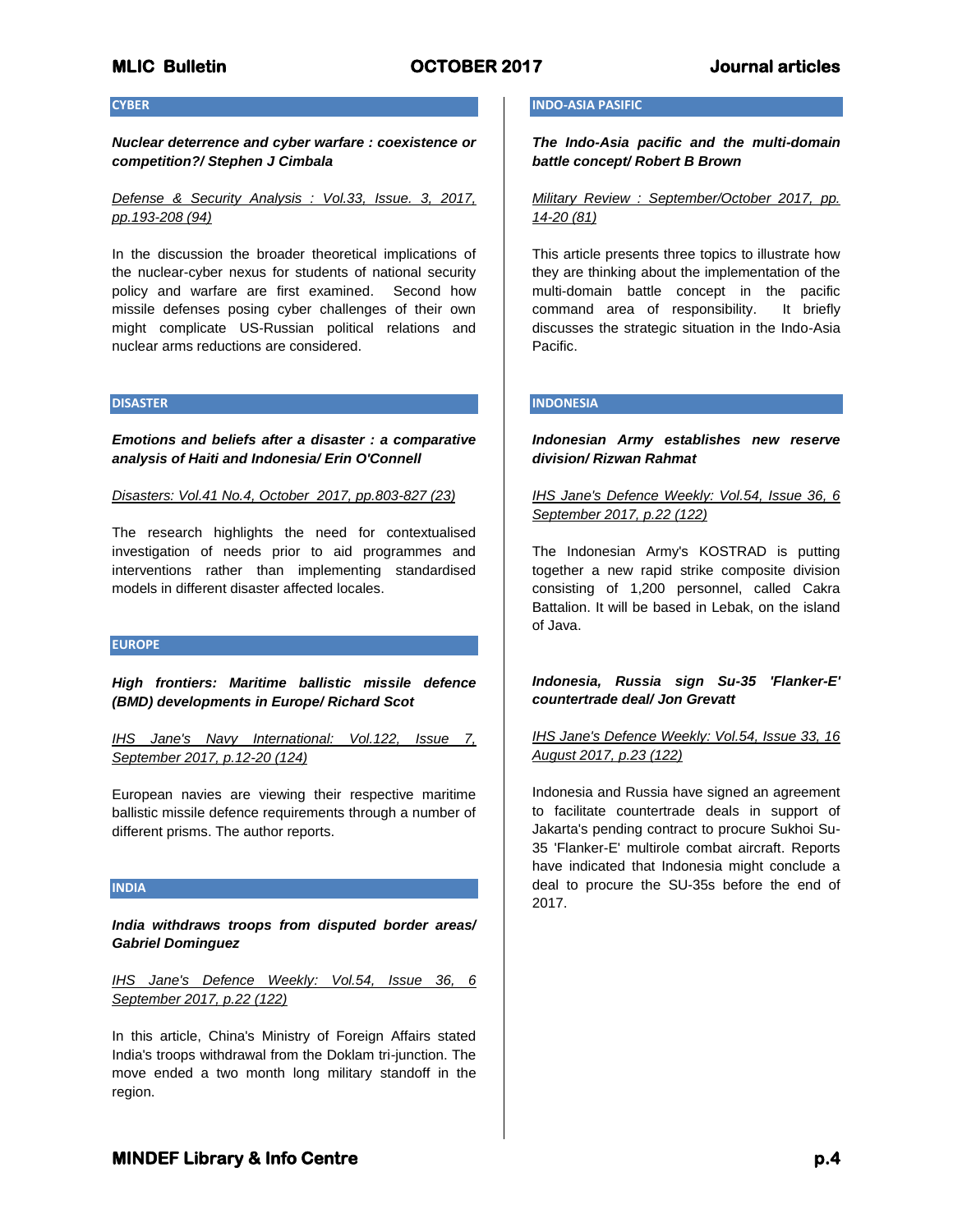# **INDONESIA**

*Divisive issue: Political splits deepen ahead of Indonesia's presidential election/ Anton Alifandi*

*Jane's Intelligence Review: Vol.29, Issue 8, August 2017, pp.20-23 (123)*

The success of an opposition candidate running a highly polarising campaign in Jakarta's April gubernatorial elections has broader implications for Indonesian politics. In this article the author examines three scenarios for how sectarian issues could affect the outcome of the 2019 presidential election.

#### *Indonesia in talks to procure first mini-submarine/ Ridzwan Rahmat*

## *IHS Jane's Navy International: Vol.122, Issue 7, September 2017, p.4 (124)*

The Indonesia Ministry of Defence is currently finalising a contract with Batam-based shipbuilder PT Palindo Marine for the procurement of a mini-submarine. Tentera Nasional Indonesia sources have indicated that the service is aiming for a first steel cut in September 2017.

#### **INTERNATIONAL CRISIS**

*Crises and crisis generations : the long-term impact of international crises on military political participation/ Peter B White*

*Security studies : Vol.26, No 4, October-December 2017, pp.575-605 (118)*

This article argues that it is not relatively static elements of the international threat environment that lead to military withdrawal from politics and professionalization but rather international crises and their long term aftermath.

# **IRAQ**

### *Elite Assistance/ Andrew White*

## *IHS Jane's Defence Weekly: Vol.54, Issue 33, 16 August 2017, pp.26-31 (122)*

Special forces from a number of Western nations are providing key support to the various units tasked with kicking the Islamic State out of Raqqa: the militant Islamists' last remaining major stronghold, the author reports.

# **ISIS**

*Accounting for Lebanese Muslims perspectives on the Islamic state (ISIS) : religious militancy, sectarianism and personal attributions/ Simon Haddad*

*Defense & Security Analysis : Vol.33, Issue. 3, 2017, pp.242-262 (94)*

The objective of the research is to examine Lebanese Sunni Muslims views of Islamic State of Iraq and Levant (ISIS).

## **ISLAMIC STATE**

#### *UK ceases training Syrian rebels/ Tim Ripley*

# *IHS Jane's Defence Weekly: Vol.54, Issue 34, 23 August 2017, p.7 (122)*

Teams of British soldier training Syrian rebels to fight the Islamic State have been withdrawn from Turkey and Jordan. It was announced in October 2016 that up to 20 British personnel would join the US-led effort to train "members of vetted moderate Syrian opposition groups' to fight the Islamic State that was started in July 2016. The author reports.

#### **KOREA**

*Prospect theory and civil military conflict : the case of the 1976 Korean axe murder incident/ Gregory Winger*

*Armed Forces & Society: Vol. 43, No. 4, October 2017, pp.734-757 (3)*

This article investigates the potential use of prospect theory to understand civil-military can lead civilian and military authorities to inhabit different frames of reference when confronting the same crisis.

# **MINDEF Library & Info Centre** *p.5* $p.5$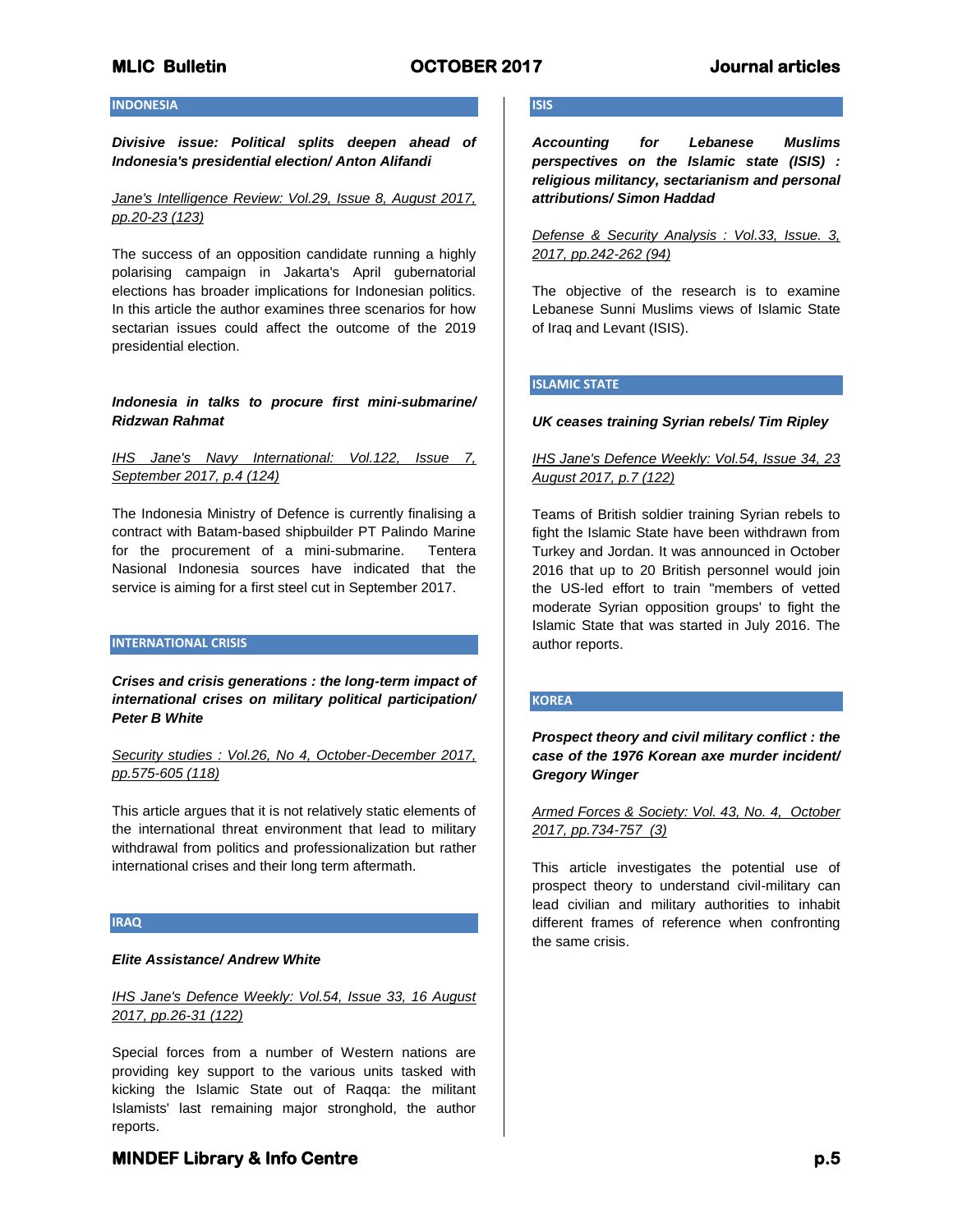# **KOREA**

*The secret to North Korea's ICBM success/ Michael Elleman*

*Survival : Vol.59, No.5, October-November 2017, pp.25-36 (106)*

North Korea's missile programme has made astounding strides over the past two years. The success of the Hwasong 12 flight in May gave North Korean engineers the confidence needed to pursue a more ambitious goal the initial flight testing of a two stage missile capable of reaching the continental US.

#### *Republic of Korea air force - one of the strongest in Asia/ Kym Bergmann*

# *Defence Review Asia: Sept-Oct 2017, Vol. 11, No. 5, p.11 (146)*

The air force of South Korea now constitutes a formidable deterrent in its own right against the North and it will become progressively stronger in the years to come. The North Korean air defence network relies on a large number of ex-soviet radars and missiles.

#### **LOGISTICS**

*21st century logistics : designing and developing capabilities/ Michael G Dana*

*Marine Corps Gazette : Vol.101, No.10, October 2017, pp.12-15 (71)*

This article is to outline the hybrid logistics vision. The thoughts of every marine, sailor and civilian marine to turn the hybrid logistics vision into an actionable concept.

#### **MALAYSIA**

*Malaysia : more for surface fleet/ Akma Ali bin Sahrizan*

#### *Naval Forces: Vol.XXXVIII, No.I, 2017, pp.66-67 (41)*

Achieving greater influence in the region, the royal Malaysian navy is turning its attention to what the surface fleet can contribute in a system of systems approach that complements existing capacities.

## **MARITIME PATROL**

*China's growing airborne maritime patrol and anti-submarine warfare capabilities/ Guy Martin*

*Defence Review Asia: Sept-Oct 2017, Vol. 11, No. 5, pp.16-18 (146)*

China in line with its ambitious maritime expansion and modernisation efforts have been made with a growing number of modern types in active service. China is one of the few countries in the world to operate amphibious aircraft.

# *Maritme patrol aircraft growing regional needs/ Dzirhan Mahadzir*

# *Defence Review Asia: Sept-Oct 2017, Vol. 11, No. 5, pp..29-31 (146)*

In South East Asia the need for maritime patrol aircraft (MPA) to patrol both territorial waters and EEZs has become more pronounced.

#### **MEDIA**

# *New media and governance in conflict/ Gianluca Lazzolino*

# *Third World Quarterly : Vol.38, No.10, 2017, pp.2242-2257 (101)*

This article has challenged normative approaches to government communication, conflict and democratisation by questioning a rigid formal/informal bifurcation of both governance and media and suggesting instead the need to take into account hybrid arrangements of governing structures involving leaders with heterogeneous and in some cases conflicting agendas.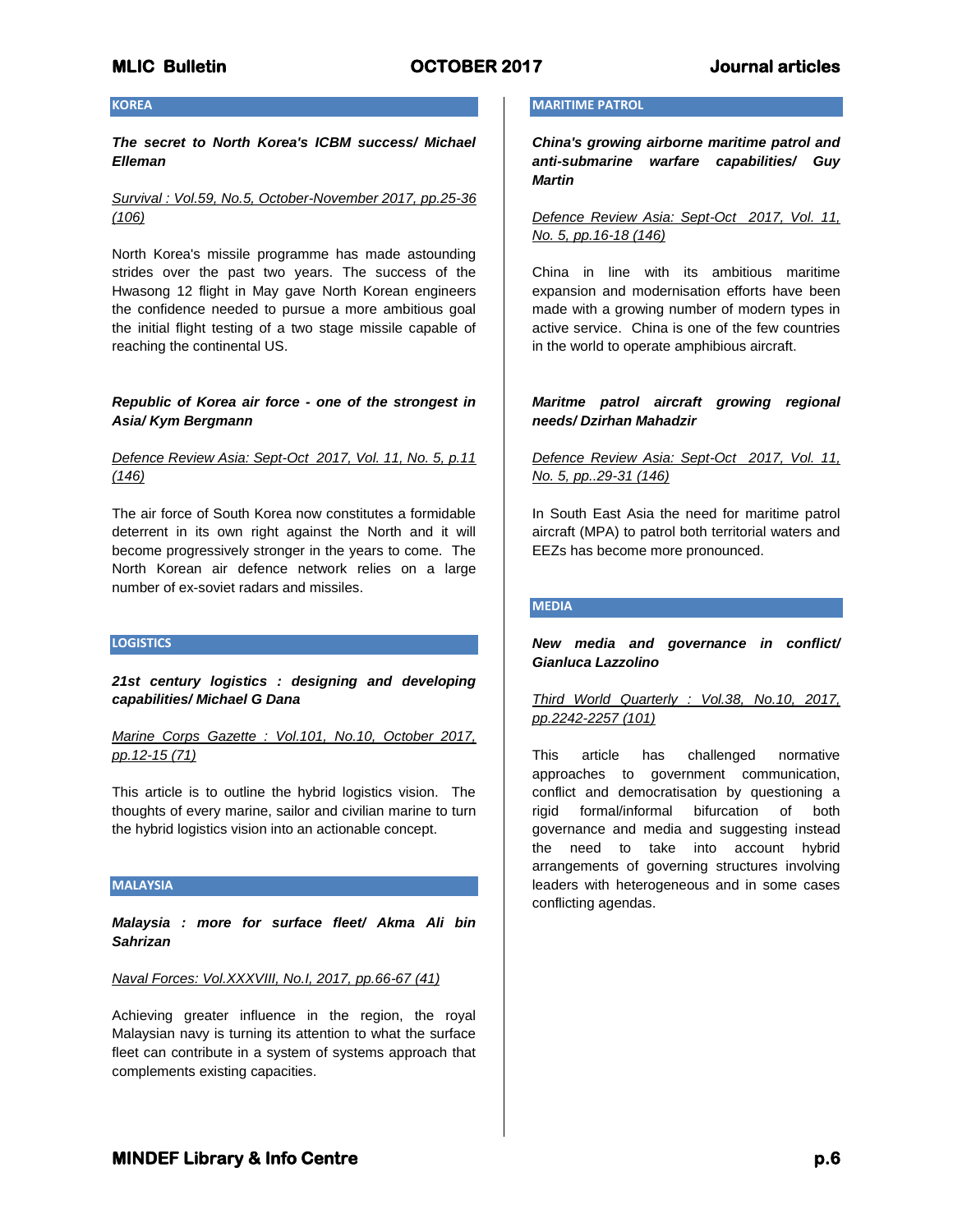### **MIDDLE EAST**

#### *Egypt reactivates airbase in the Sinai/ Jeremy Binnie*

*IHS Jane's Defence Weekly: Vol.54, Issue 33, 16 August 2017, p.20 (122)*

Egypt has reactivated Bir Gifgafa Air Base in the Sinai to operate UAVs and attack helicopters. The base is also being expanded so that it can operate fast jets.

#### **MILITARY TECHNOLOGY**

*Russia's hypersonic cruise missile set to influence Asia Pacific region/ Debalina Ghoshal*

*Naval Forces: Vol.XXXVIII, No.I, 2017, pp.24-25 (41)*

Emerging military technology is the development of hypersonic missiles, which have the capacity to alter the balance of power in the Asia pacific.

### **MILITARY VEHICLES**

#### *Supporting Action/ Shaun Connors*

*IHS Jane's Defence Weekly: Vol.54, Issue 34, 23 August 2017, pp.22-29 (122)*

Military logistical equipment rarely grabs attention in the same way as armoured vehicles, but, against a backdrop of ageing vehicles fleets and shifting requirements, the author reports on major developments in the global military logistics market and why a truck is much more than just a truck.

#### **MISCELLANEOUS**

*Stealthy Evolution: Hackers develop new malware command-and-control methods/ Rodrigo Bijou*

*Jane's Intelligence Review: Vol.29, Issue 8, August 2017, pp.50-53 (123)*

Under the pressure from law enforcement agencies and security researchers, hackers are experimenting with increasingly novel command-and-control structures for malware. The author assesses some of the techniques that have been uncovered and examines the implications for the authorities.

#### **MISCELLANEOUS**

*Hope resurfaces in search for MH370/ Mavis Toh*

*Flight International: 22 August - 04 September 2017, p.6 (65)*

Analysis of satellite imagery allows investigators to identify potential final resting spot of missing Malaysia Airlines jet, it may lie just north of the previous search area.

### *MH17 investigation receives decoded Russian radar data David Kaminski Morrow*

*Flight International: 05 - 11 September 2017, p.12 (65)* 

Raw information was not initially supplied in internationally-recognised "Asterix" format.

#### **MYANMAR**

*Myanmar's double transition/ Alexander Dukalskis*

*Asian Survey: Vol.57 No.4, July/August 2017, pp.716-737 (12)*

This article analyzes 'double transition' how political liberalization has shaped the peace process. It elaborates six ways that liberalization has influenced the quest for peace.

#### **NAVAL**

*Even keel: Australia's formerly troubled Air Warfare Destroyer (AWD) programme finally delivers highly capable combatants/ Julian Kerr*

*IHS Jane's Defence Weekly: Vol.54, Issue 37, 13 September 2017, pp.24-30 (122)*

In some respects Australia's AWD programme can be likened to a horse race involving a surprise entry, several stumbles along the way, but a strong finish. The author tracks its progress in this article.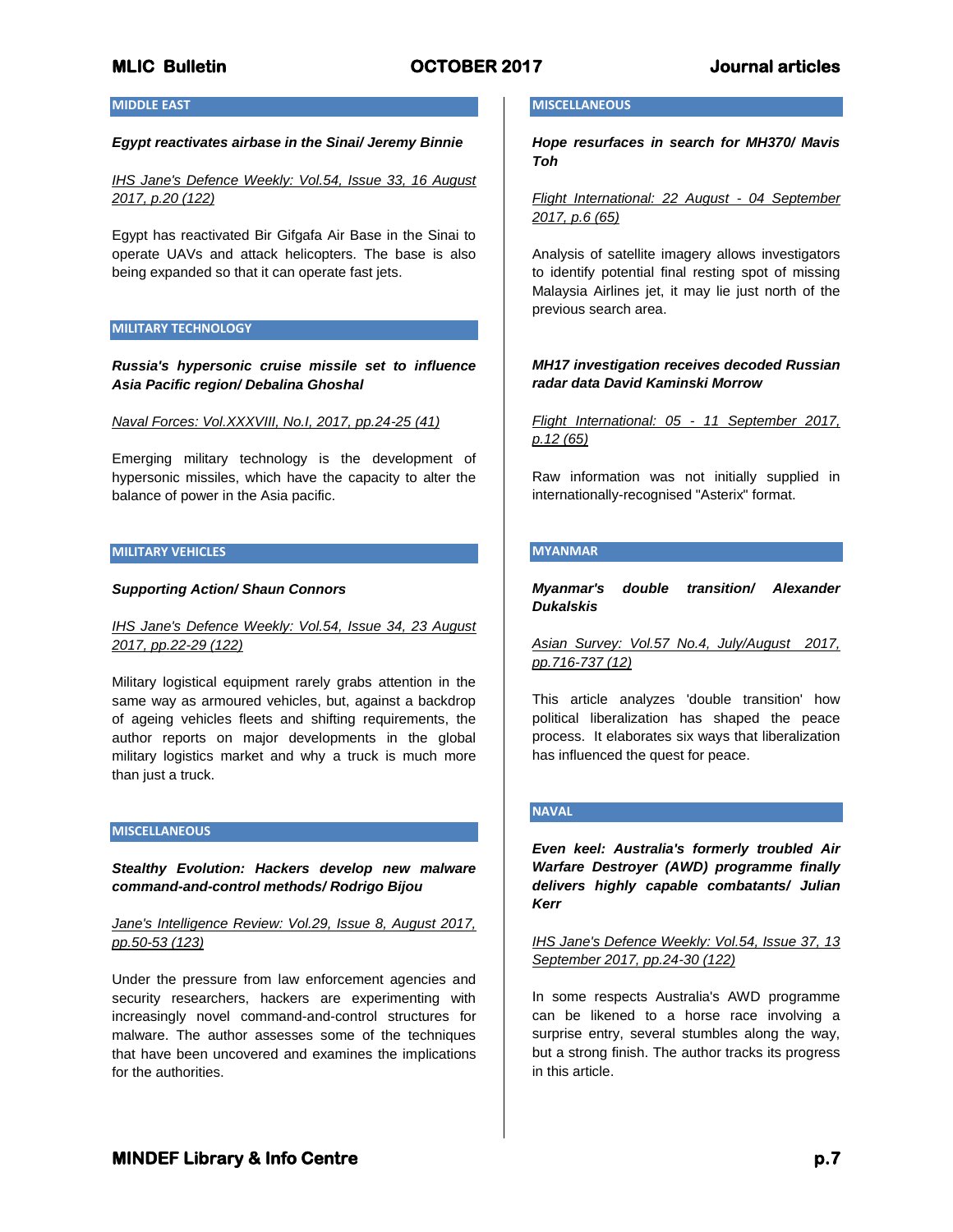# **NETWORK CENTRIC WARFARE**

*Network-centric warfare : do new electronic warfare capabilities threaten operations?/ Geoff Slocombe*

*Defence Review Asia: Sept-Oct 2017, Vol. 11, No. 5, pp.12-15 (146)*

NCW enables command and control to be decentralised to a lower level enabling faster and more effective responses to developing situations.

#### **NORTH KOREA**

#### *North Korean politics/ Seung-Yeol Lee*

#### *Asian Perspective Vol.41, No. 3, 2017, pp.431-454 (11)*

System transition in North Korea may unfold in one of two ways gradual transition with the maintenance of the Suryong (supreme leader) system of communist power or radical system accompanied by sudden political change.

#### *North Korea conducts its sixth, largest nuclear test /Gabriel Dominguez*

*IHS Jane's Defence Weekly: Vol.54, Issue 37, 13 September 2017, p.6 (122)*

In this article the author reports North Korea carried out its sixth and largest nuclear test on 3 September. Pyongyang claims to have tested a hydrogen bomb designed to be mounted on an intercontinental ballistic missiles.

#### *Reaching flashpoint/ Arun Sivasankaran*

*Asian Defence Technology : Vol.24, September 2017, pp.24-25 (130)*

North Korea ratchets its provocative actions up another level by launching an intermediate-range ballistic missile over Japan.

#### **NORTH KOREA**

*The reunification option/ James Kitfield*

*Air Force Magazine: October/November 2017 , pp.52-56 (58)*

The article highlights on reunification southern style and reunification northern style. With the US and North Korea on a collision course that would threaten Pyongyang's survival some experts are thinking anew about reunifying the Peninsula.

#### **PEACEKEEPING**

*Peacekeeping from Ocenia : perspectives from Australia, New Zealand and Fiji/ Derek McDougall*

*Round Table: Commonwealth Journal of International Affairs : Vol, 106, No 4, August 2017, pp.453-466 (100)*

This article gives an overview of the involvement of Australia, New Zealand and Fiji in peacekeeping operations with attention to motives experience and lessons learnt.

*Bomb threats and reports of suspicious items in the Philippines: spatial and temporal patterns/ Dan Jerome S Barrera*

*Security Journal : Vol 30, No 3, 2017, pp.665-685 (48)*

This study argues that the bombs threats and reports of suspicious items are non-random events in space and time. The study explores the spatial and temporal patterns of the phenomena in the Philippines from January 2010 to April 2014.

#### **PHILIPPINES**

#### *Peace process remains in Limbo*

*Asia Monitor South East Asia Vol.2 : Vol.28, Issue 11, November 2017, pp.6-7 (49)*

BMI view: the ongoing battle against IS-affiliated Islamist militants in Marawi city.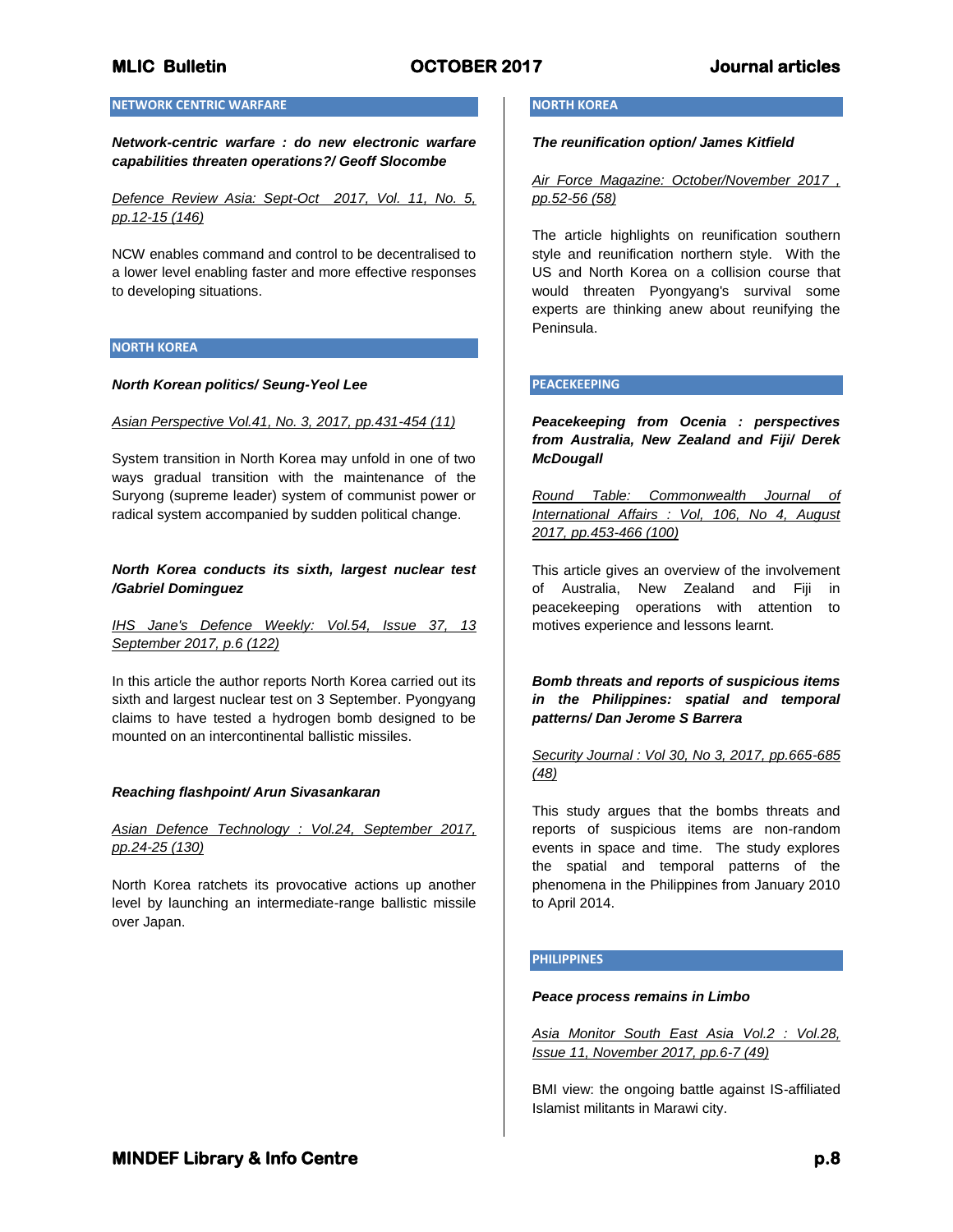## **PROTEST**

*Emergency break: Ethiopia to review state of emergency/ Jordan Anderson and Graham Lee*

*Jane's Intelligence Review: Vol.29, Issue 8, August 2017, pp.32-35 (123)*

The government is set to review Ethiopia's state of emergency, which has curbed violent protests at the cost of increasing militant violence in the Amhara region. The authors assess the government's response to social protests since 2015 and the outlook for stability in Ethiopia.

### **RUSSIA**

*Iron fist: National Guard's influence grows in Russia/ Mark Galeotti*

# *Jane's Intelligence Review: Vol.29, Issue 8, August 2017, pp.36-41 (123)*

The creation of new National Guard in 2016 brings almost 200,000 security personnel and special police under the control of Vladimir Putin's loyal allies. The author assesses what the National Guard means for state stability and the security services in Russia. The outlook for the National Guard will depend primarily on the extent to which Vladimir Putin continues to regard domestic unrest and potential rivals within Russia's elite as the main threats to his position.

#### **SAUDI ARABIA**

*Ballistic Persistence: Yemeni rebels enhance ballistic missile campaign/ Jeremy Binnie*

## *Jane's Intelligence Review: Vol.29, Issue 8, August 2017, pp.46-49 (123)*

Yemen-based rebels have launched numerous ballistic missile attacks against Saudi Arabia since the outbreak of conflict in 2015. The author traces the origin and evolution of their arsenal, and assesses how rebel forces are sustaining their campaign and the course it may take in the future.

# **SECURITY**

*M15 and the cold war in South -East Asia : examining the performance of security intelligence Far East (SIFE), 1946-1963/ Alexander Nicholas Shaw*

*Intelligence and National Security: Vol.32, No.6, October 2017, pp.797-816 (99)*

This article responds to growing interest in theatre-level intelligence organisation and the importance of intelligence to Britain's cold war and decolonisation by examining the performance of SIFE.(Security Intelligence Far East)

#### **SINGAPORE**

# *Halimah emerging as frontrunner but with no guaranteed*

*Asia Monitor South East Asia Vol.2 : Vol.28, Issue 10, October 2017 , pp.10-11 (49)*

BMI view there are three potential candidates for Singapore's presidential election. Halimah Yacob being the current frontrunner. As the presidency is a ceremonial post in Singapore the presidential election will have a limited impact on the country's political stability.

# *Island ambition: Singapore's navy charts its course amid an increasingly uncertain future/ Ridzwan Rahmat*

### *IHS Jane's Navy International: Vol.122, Issue 7, September 2017, p.30-35 (124)*

The Republic of Singapore Navy has made the transition from a service with only two seaworthy boats into Southeast Asia's most modern fleet in less than 50 years. The author looks at how it aims to trail blaze its way through the next half century by pioneering operating concepts and embracing technological innovations, while overcoming challenges that stand in the way of this ambition.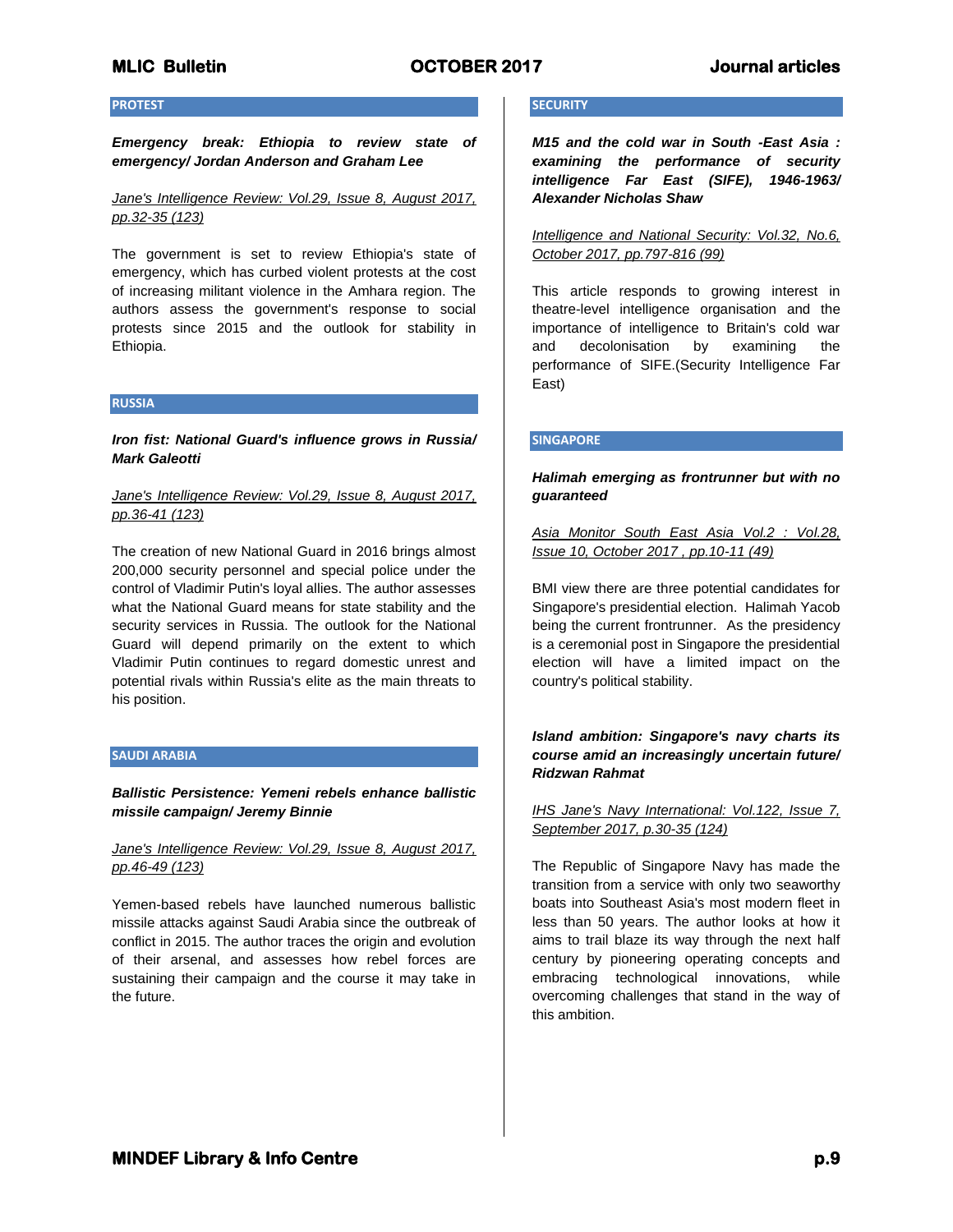#### **SINGAPORE**

#### *Republic of Singapore navy/ Max Blade*

#### *Naval Forces: Vol.XXXVIII, No.II, 2017, pp.68-72 (41)*

The republic of Singapore's navy has become a world class networked three dimensional navy arguably deploying the most modern warships and submarines in the region.. Modernisation continues as 50th anniversary approaches.

#### **SURVEILANCE**

*The surveillance nobody can talk about / Stewart Mitchell*

PC Pro - London Issue 276 October 2017, pp.14-15 *(84)*

The secret services are demanding more information than ever from broadband providers, as the author reveals they're not allowed to even talk about it

#### **SYRIA**

#### *Israel targets Syrian weapon factory/ Jeremy Binnie*

*IHS Jane's Defence Weekly: Vol.54, Issue 37, 13 September 2017, p.4 (122)*

The Israeli Air Force appears to have hit a Syrian weapon development and production facility on 7 September. Israeli officials have been warning that Syrian facilities are being used to produce weapons for Hizbullah.

#### **TERRORISM**

*Lebanese operation ends in controversy/ Nicholas Blanford*

*IHS Jane's Defence Weekly: Vol.54, Issue 36, 6 September 2017, p.24 (122)*

A Hizbullah ceasefire deal that gave dozens of Islamic State militants safe passage to eastern Syria has marred a successful Lebanese Armed Forces (LAF) offensive and raised speculation over future US military support. The remaining militants have been given safe passage to eastern Syria.

### **TERRORISM**

*Fertile ground: Sweden confronts the loneactor terrorist threat/ Michael Jonsson*

*Jane's Intelligence Review: Vol.29, Issue 8, August 2017, pp.16-19 (123)*

Sweden suffered its first lethal Islamist terrorist attack in April. The author examines the scale of threat to the country and the challenges that the security services face, amid increasing domestic radical Islamism and a growing conflict zone returnee threat.

# *Constructing expertise: terrorist recruitment and talent spotting in the PIRA, al Qaeda and ISIS/ Moa Bloom*

*Studies in Conflict & Terrorism, Vol.40, No 7,8,9, July, August, September 2017, pp. 603-623 (114)*

Case studies of three different terrorist organizations (Al Qaeda, the Islami State in Iraq and Syria (ISIS) and the provisional Irish republican army (PIRA) presented posit that there exists a terrorism 'recruitment cycle' that alternates between labor and expertise focus uses different recruitment strategies.

*Old becomes new again : kidnappings by Daesh and other Slafi-Jihadists in the twentyfirst century/ R Kim Cragin*

*Studies in Conflict & Terrorism, Vol.40, No 7,8,9, July, August, September 2017, pp. 665-683 (114)*

This article argues that additional changes should be made to US counterterrorism policy to account for recent shifts in terrorist decision making on foreign hostages.